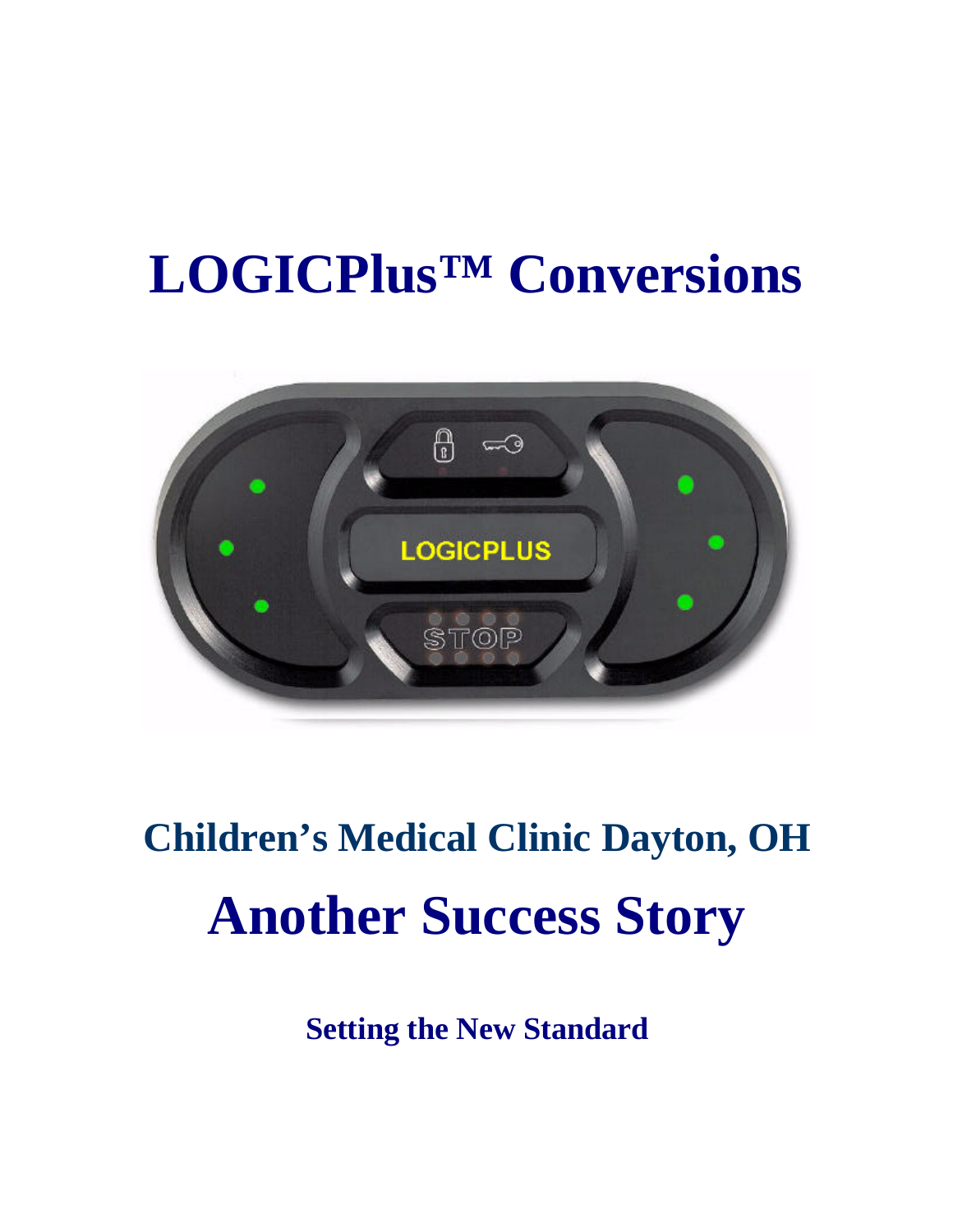## **CHILDREN'S MEDICAL CLINIC DAYTON OHIO**



**4:30 Friday Afternoon 3:30 Sunday Afternoon**



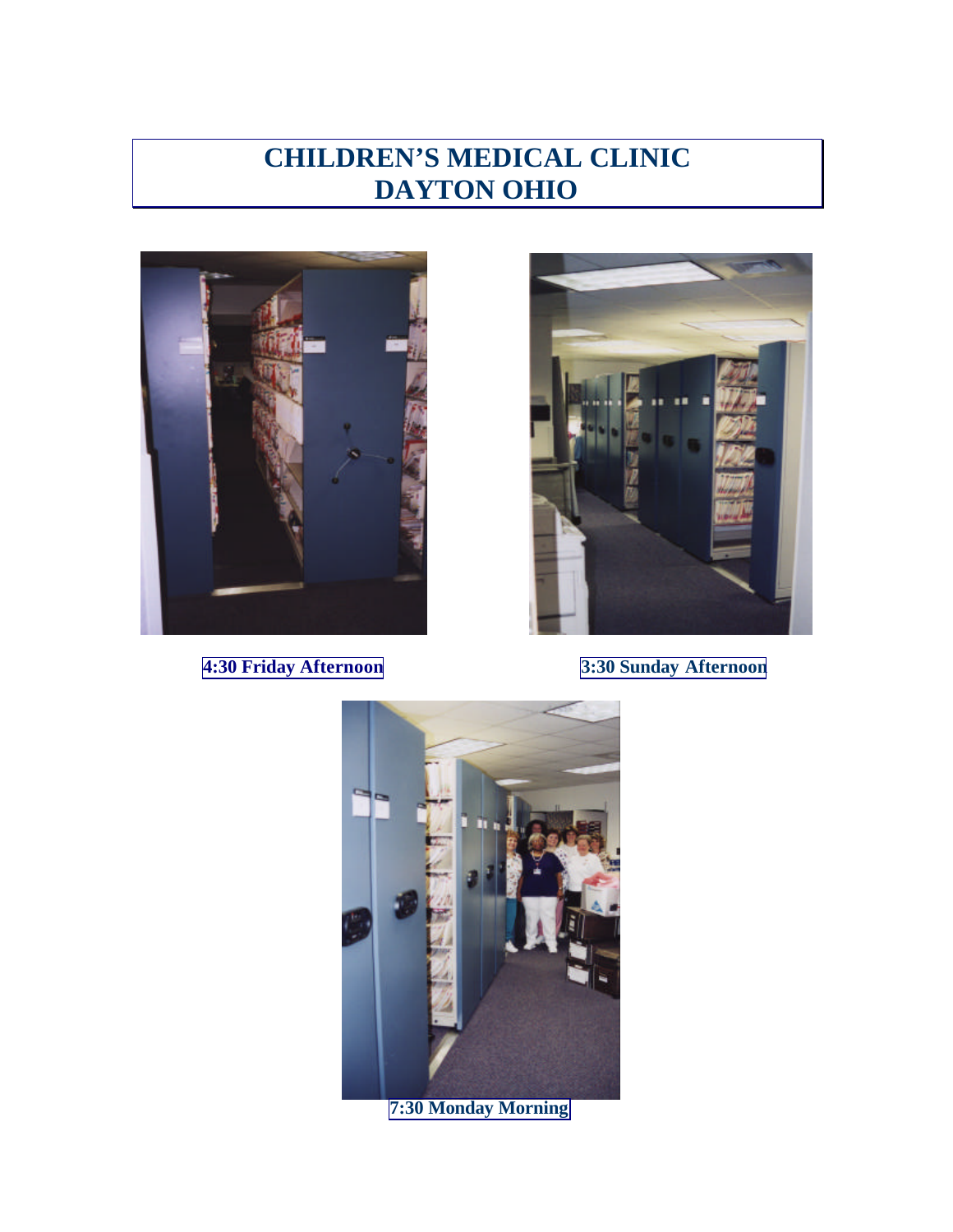#### *The Project*

**The records department at Children's Medical Center needed to replace their dual access mechanical assist mobile system with a new electrical mobile system. User safety and convenience had become a real problem in this active records area.** 

### *The Problem*

**The records department is a very busy area with no extra space. They didn't know how they would store records while the existing mobile system was removed and the new system was being installed.**

**And a tight budget meant this very important project might have to be put off until funds could be made available.**

*The Solution*  **Working with the local LOGICPlus™ Alpha Partner, Children's chose the LOGICPlus™ Conversion alternative.** 

**That meant: No files to store during the conversion No downtime for the department No disruption for patients or staff at the Medical Center A great new system at a fraction of system replacement cost**

#### *The Result*

**After the department closed on Friday, the LOGICPlus™ team went to work and when the department opened Monday morning the staff had a state of the art computerized mobile system waiting for them.**

**No Wonder they are all smiling!!!!!**